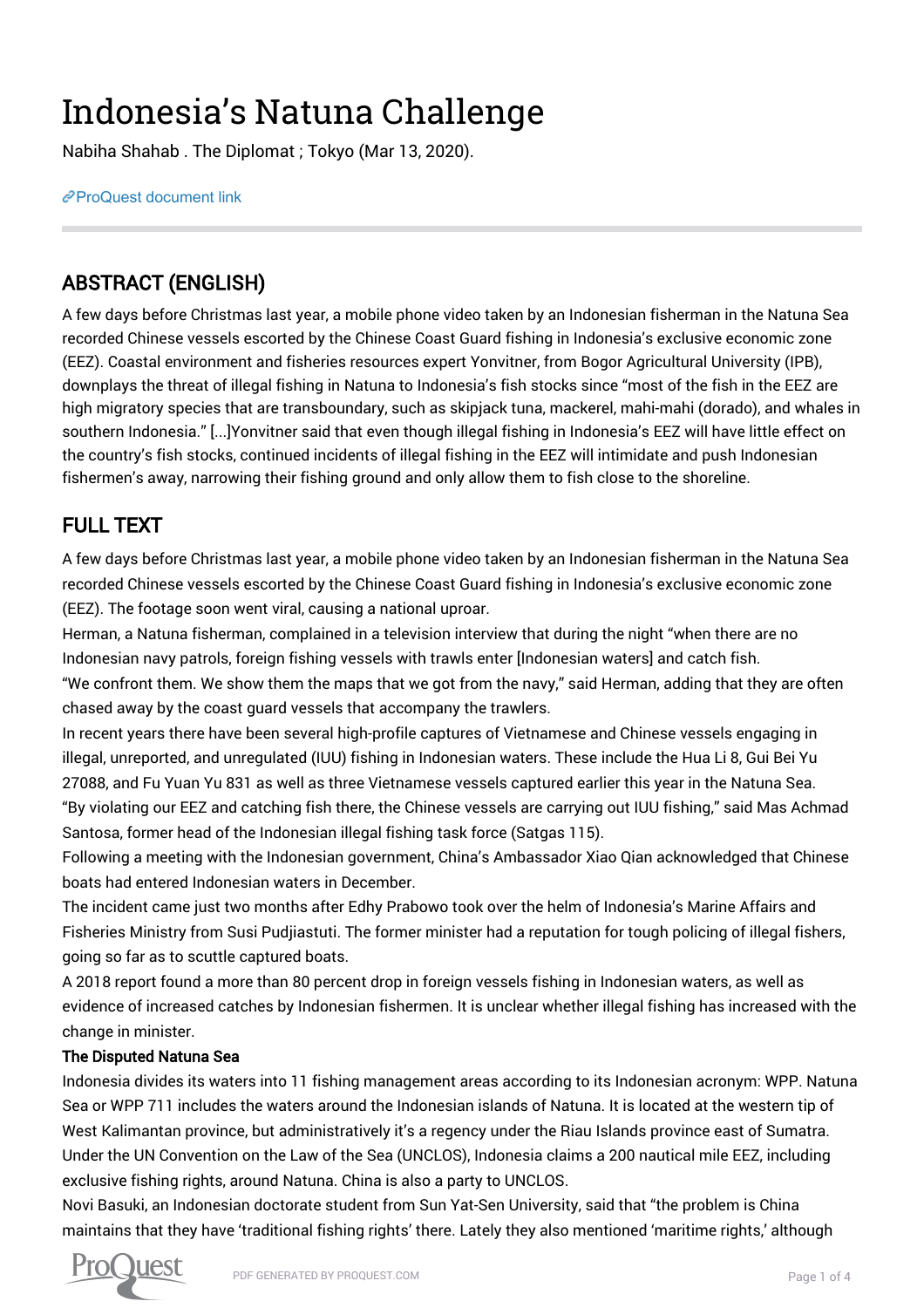they never detail what these terms entail."

Jakarta, meanwhile, has strongly rejected those arguments. "China's claims to the exclusive economic zone on the grounds that its fishermen have long been active there… have no legal basis and have never been recognized by the UNCLOS 1982," its foreign ministry said in a statement in January 2020.

Indonesia also formally lodged a complaint against the incursion at Natuna. China invited Indonesia for a friendly dialogue to resolve the dispute but Foreign Minister Geng Shuang reiterated that China has "historical rights in the South China Sea."

Chinese fishing and coast guard vessels (red dots) plotted on the Global Fishing Watch platform from November 1, 2019 to January 17, 2020. The yellow dots are Indonesian vessels. The red line indicates Indonesia's EEZ.

#### Effects on Fisheries

According to the Ministry of Fisheries and Marine Affairs, the potential fish catch in the Natuna Sea is around 961,145 tonnes. The total allowable catch is 768,916 tonnes (based on a 2018 study). The catch in 2019 is estimated to be 755,306 tonnes, although this doesn't include illegal fishing.

Coastal environment and fisheries resources expert Yonvitner, from Bogor Agricultural University (IPB), downplays the threat of illegal fishing in Natuna to Indonesia's fish stocks since "most of the fish in the EEZ are high migratory species that are transboundary, such as skipjack tuna, mackerel, mahi-mahi (dorado), and whales in southern Indonesia."

However, Yonvitner said that even though illegal fishing in Indonesia's EEZ will have little effect on the country's fish stocks, continued incidents of illegal fishing in the EEZ will intimidate and push Indonesian fishermen's away, narrowing their fishing ground and only allow them to fish close to the shoreline.

#### Trade With China

Despite the tension in Natuna, both countries are being careful to ensure bilateral trade is unaffected. China was the second biggest source of investment in Indonesia in 2019.

"Indonesia's relationship with China has improved a lot, mainly in infrastructure investment, during [President] Jokowi's administration," said Basuki.

Yonvitner cautioned that in relations with China, "We have to maintain a balance, we need to have access to their market."

In a November meeting with Prabowo, the new marine affairs and fisheries minister, Ambassador Xiao Qian noted Indonesia's "abundant resources" and offered China's "huge market" to Indonesia's fishery products.

The People's Coalition for Fisheries Justice (KIARA), an NGO advocating for the protection and welfare of fishermen and coastal communities, recorded Indonesia's fisheries imports from China as \$71.6 million, or 25 percent of the country's total fisheries import value, in 2018.

Susan Herawati, secretary general of KIARA, said in the period between 2014 and 2019, Indonesia's total imports from China recorded an increasing trend of 2 percent, which started with the previous minister's administration. She added that Minister Prabowo has not put forward any progressive plan to protect Indonesia's marine resources. She said that "our trade relations and investment from China is not based on equality. However, the government should not see trade relations as an obstacle to protecting our marine sovereignty."

Herawati raised concerns with both the previous and current minister. Despite being strong on law enforcement, Susi Pudjiastuti allowed Indonesia's fisheries imports from China to soar. But on the flip side "Minister Prabowo has indicated a strong lenience towards investors to continue increasing imports and is weak on enforcement such as his move to merge Satgas 115 into the Ministry [of Marine Affairs and Fisheries]," she said.

#### The Way Forward

In a recent meeting with Santosa, the former Satgas 115 head, he said that Prabowo mentioned that Indonesia is "increasing patrols and that means there will be more budget allocated… especially for fuel."

Through his newfound organization, the Indonesian Ocean Justice Initiative, Santosa is advocating for a stronger role of Indonesia's coast guard, known as Bakamla, to see more regular patrols combined with airborne surveillance. Many of the staff at the organization formerly worked for Indonesia's IUU fishing task force.

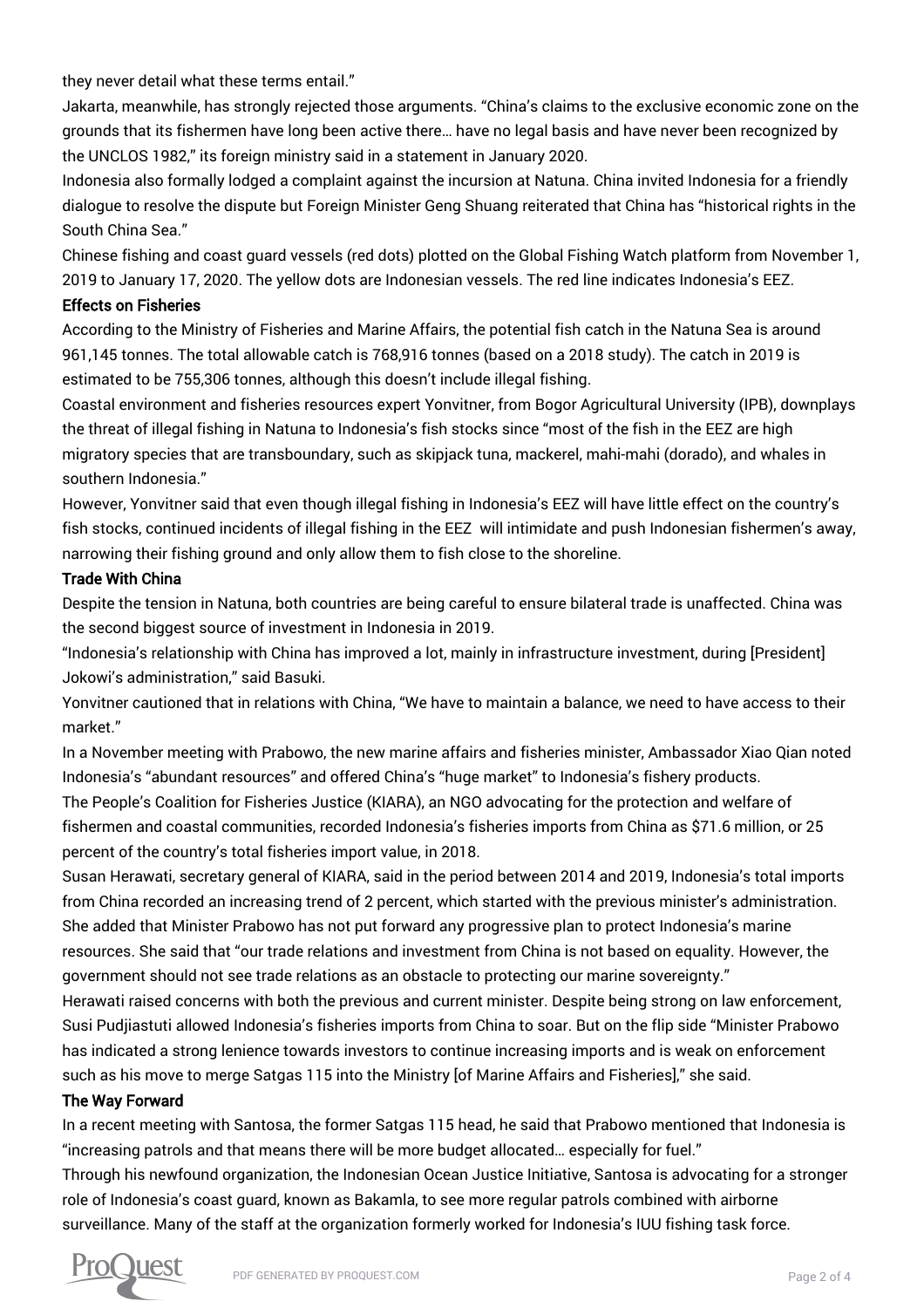"Bakamla need to improve their technology to detect illegal fishing vessels, this is the priority now. They are quite sophisticated as it is, but it needs to be upgraded," he said.

"The Chinese Coast Guard is the largest in the world. Their fleet is around 1,300 vessels and the largest [vessels] can reach 12,000 GT," he said adding that to be able to defend Indonesia's waters, Bakamla need to improve their technology to detect illegal fishing vessels as a priority.

"The next is presence and occupancy by our fishermen [to deter IUU fishing] all the way to the northernmost border. And this fishing effort needs to be supported by our law enforcement to protect out sovereign rights," said Santosa.

In 2019, Indonesia had 81,614 fishing vessels registered in total (including smaller boats).

China will also be amending its Fisheries Law later this year, which will require its distant-water fishing vessels to abide by stricter vessel-monitoring rules and ban them from engaging in IUU fishing.

Nabiha Shahab is a freelance writer based in Jakarta.

## DETAILS

| Subject:                       | Task forces; Fishing vessels; Law enforcement; Fisheries; Maritime law; Commercial<br>fishing; Fishing; Coasts; Fish; Exclusive economic zone |
|--------------------------------|-----------------------------------------------------------------------------------------------------------------------------------------------|
| <b>Business indexing term:</b> | Subject: Exclusive economic zone; Industry: 11411 : Fishing                                                                                   |
| Location:                      | Riau Islands Sumatra Jakarta Indonesia China Indonesia South China Sea                                                                        |
| <b>Classification:</b>         | 11411: Fishing                                                                                                                                |
| <b>Publication title:</b>      | The Diplomat; Tokyo                                                                                                                           |
| <b>Publication year:</b>       | 2020                                                                                                                                          |
| <b>Publication date:</b>       | Mar 13, 2020                                                                                                                                  |
| <b>Publisher:</b>              | <b>Tribune Content Agency LLC</b>                                                                                                             |
| Place of publication:          | Tokyo                                                                                                                                         |
| <b>Country of publication:</b> | United States, Tokyo                                                                                                                          |
| <b>Publication subject:</b>    | Asian Studies, Political Science                                                                                                              |
| <b>ISSN:</b>                   | 1446697X                                                                                                                                      |
| Source type:                   | Magazines                                                                                                                                     |
| Language of publication:       | English                                                                                                                                       |
| Document type:                 | <b>News</b>                                                                                                                                   |
| ProQuest document ID:          | 2376664681                                                                                                                                    |